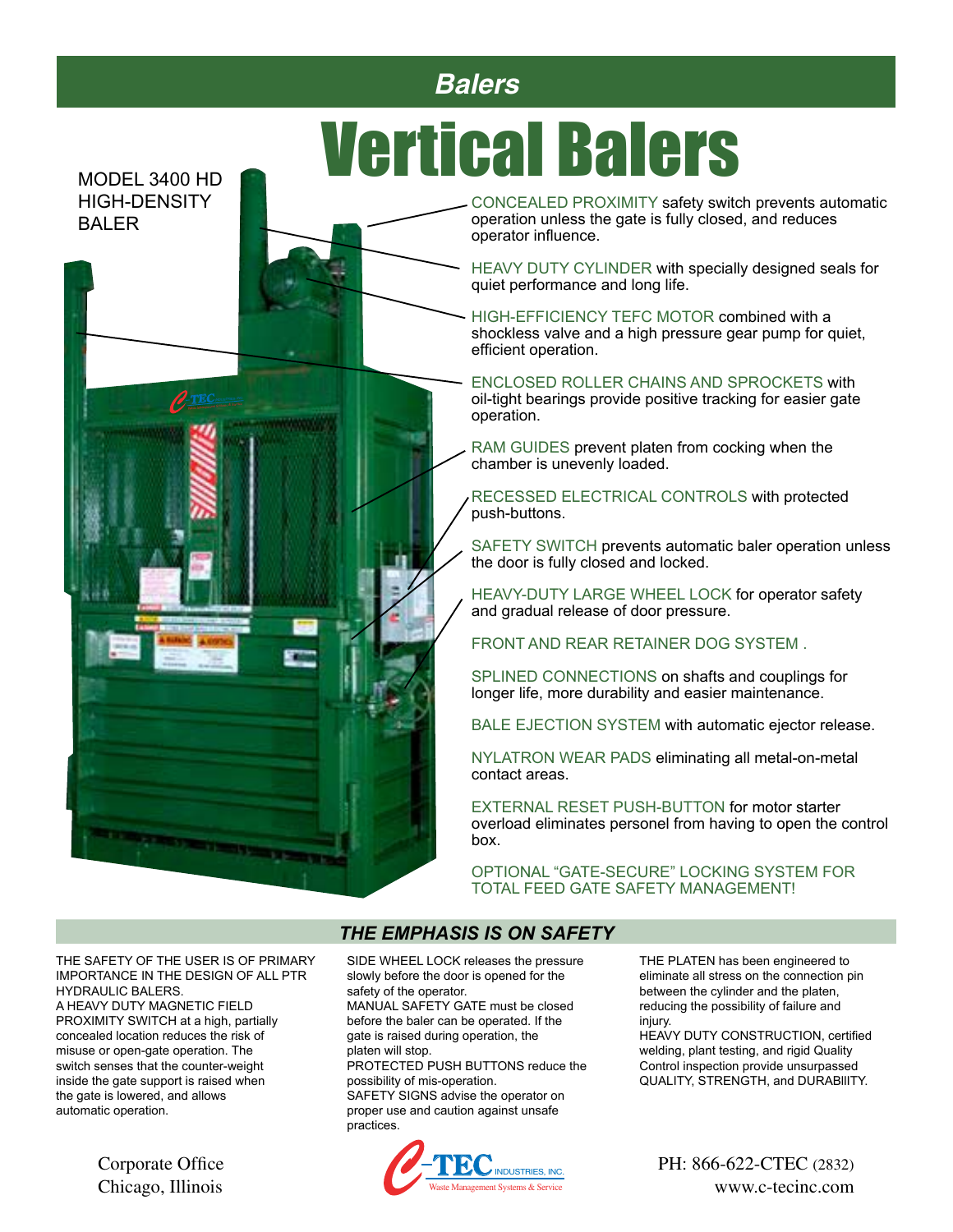## *A MODEL FOR EVERY BALING REQUIREMENT:*

C-TEC offers several baler models to meet any recycling or waste application. Each baler is manufactured for superior strength, safety, reliable performance, and durability.

*MODELS 324, 360 & 420: The Model 324 (24") & 360 (36")* are designed for use in areas with very tight space requirements. Our newest model, the 420 (42"), provides a heavier bale while fitting within a limited space.

*MODELS 1800 HD & 3600 HDlP:* These low profile balers are ideal for applications with limited space or low clearance. The 3600 HDlP can fit under an 8' ceiling.

*MODEL 2300 HD:* A standard/high density baler constructed with heavyduty structural steel and jig-fixtured components. The 2300 HD can produce bales up to 1,100 Ibs.

*MODEL 3400 HD:* C-TEC's most popular high density baler, producing 1,000 to 1,300 lb. bales of corrugated material. It is ideal for supermarkets, chain stores, department stores, drug stores, and other commercial applications. The Model 3400 HD will produce dense, heavy bales which will reduce the cost of storage space, handling, and transportation while maximizing recycling revenue.

*MODEL 5000 HD:* This extremely rugged, high density baler is constructed of heavy-duty structural steel components combined with a large industrial strength motor for superior performance in heavy-duty industrial or recycling applications.

*MODEL 7200 HD:* C-TEC's largest & most powerful baler, providing bale weights of up to 1,800 Ibs. The 7200 HD is ideal for warehouses, distribution centers, and recycling operations.

| 膃                                  | TOP VIEW      | B |       |
|------------------------------------|---------------|---|-------|
| Ε                                  | $\theta$ -TEC |   |       |
| TOP OF<br>MOTOR<br>FEED<br>OPENING | EB.           |   |       |
| Ĥ                                  |               |   | D     |
|                                    |               |   | $c^*$ |

| <b>Model</b>                                                 |                   | $324*$                               | $360*$                        | 420*           | <b>1800 HD</b> | 2300 HD*                        | 3400 HD*<br>Ind. Heavy-Duty | 3600 HDLP<br>Low Profile | 5000 HD<br>Ind. Heavy-Duty<br><b>High Intensity</b> | 7230*                                              | 7200HD<br>Ind. Heavy-Duty<br><b>High Intensity</b> |
|--------------------------------------------------------------|-------------------|--------------------------------------|-------------------------------|----------------|----------------|---------------------------------|-----------------------------|--------------------------|-----------------------------------------------------|----------------------------------------------------|----------------------------------------------------|
|                                                              | Α                 | $7' - 10''$                          | $7' - 11''$                   | $7' - 11''$    | $11' - 6"$     | $12 - 6$ "                      | $12 - 6$ "                  | $7' - 11''$              | $12 - 6$ "                                          | $12 - 6$ "                                         | $12 - 6$ "                                         |
|                                                              | B                 | $3' - 8''$                           | $4' - 2''$                    | $4' - 10''$    | $5' - 7"$      | $6' - 3"$                       | $6' - 5"$                   | $6' - 9''$               | $6' - 5"$                                           | $7' - 3''$                                         | $7' - 3''$                                         |
|                                                              | С                 | $2' - 8''$                           | $2' - 10''$                   | $2' - 10''$    | $3' - 7"$      | $3' - 9''$                      | $3' - 10''$                 | $4' - 5''$               | $3' - 11''$                                         | $3' - 2"$                                          | $4' - 10''$                                        |
|                                                              | D                 | $5' - 1"$                            | $5' - 3"$                     | $5' - 4"$      | $7' - 4"$      | $8' - 8''$                      | $8' - 7"$                   | $6' - 2"$                | $8' - 7"$                                           | $8' - 6"$                                          | $8' - 7"$                                          |
| <b>Dimensions</b>                                            | E                 | $6' - 9''$                           | $6' - 8''$                    | $7' - 2"$      | $9' - 7"$      | $10' - 9''$                     | $10' - 8"$                  | $7' - 11''$              | $10' - 11"$                                         | $10' - 8"$                                         | $10' - 11"$                                        |
|                                                              | F                 | $3' - 3''$                           | $3' - 9''$                    | $4' - 5''$     | $5' - 1"$      | $5' - 8"$                       | $5' - 10''$                 | $5' - 11"$               | $5' - 11"$                                          | $6' - 8"$                                          | $6' - 9''$                                         |
|                                                              | G                 | $1' - 8''$                           | $1' - 10''$                   | $2 - 2$        | $2' - 6''$     | $3' - 5"$                       | $3' - 5"$                   | $3' - 5"$                | $3' - 5"$                                           | $3' - 6"$                                          | $3' - 5''$                                         |
|                                                              | н                 | $2' - 3''$                           | $2' - 8''$                    | $2' - 8''$     | $3' - 7"$      | $4' - 8''$                      | $4' - 6"$                   | $2' - 9''$               | $4' - 5''$                                          | $4' - 6''$                                         | $4' - 5''$                                         |
|                                                              |                   | $2' - 0''$                           | $1' - 7''$                    | $1' - 7"$      | $2' - 1''$     | $2' - 3''$                      | $2' - 3''$                  | $1' - 7"$                | $2' - 2"$                                           | $2' - 2"$                                          | $2' - 2"$                                          |
|                                                              | J                 | $5' - 0''$                           | $5' - 6"$                     | $6' - 2"$      | $7' - 8''$     | $8' - 5"$                       | $8' - 9''$                  | $9' - 1''$               | $9' - 1''$                                          | $10' - 8"$                                         | $10' - 8"$                                         |
| <b>Clearances</b>                                            | κ                 | $3' - 5"$                            | $3' - 6"$                     | $4' - 0''$     | $4' - 11''$    | $5' - 9''$                      | $5' - 9''$                  | $5' - 10''$              | $5' - 9''$                                          | $6' - 6"$                                          | $6' - 6"$                                          |
|                                                              |                   | $0' - 5"$                            | $0' - 5"$                     | $0' - 5"$      | $0' - 5"$      | $0' - 7"$                       | $0' - 7"$                   | $0' - 7"$                | $0' - 7"$                                           | $0' - 7"$                                          | $0' - 7"$                                          |
|                                                              | M                 | $1' - 6"$                            | $1' - 6"$                     | $1' - 6"$      | $1' - 6"$      | $1' - 6"$                       | $1' - 6"$                   | $1' - 6"$                | $1' - 6"$                                           | $1' - 6"$                                          | $1' - 6"$                                          |
|                                                              | N                 | $1' - 6"$                            | $1' - 6"$                     | $1' - 6"$      | $1' - 6"$      | $1' - 6"$                       | $1' - 6"$                   | $1' - 6"$                | $1' - 6"$                                           | $1' - 6"$                                          | $1' - 6"$                                          |
| Size                                                         | Width (in)        | 20                                   | 36                            | 42             | 48             | 60                              | 60                          | 60                       | 60                                                  | 72                                                 | 72                                                 |
|                                                              | Depth (in)        | 24                                   | 24                            | 22             | 30             | 30                              | 30                          | 36                       | 30                                                  | 30                                                 | 42                                                 |
| နို                                                          | Height (in)       | 30                                   | 30                            | 30             | 36             | 48                              | 48                          | 30                       | 48                                                  | 48                                                 | 48                                                 |
| œ                                                            | Bale Weight (lbs) | 50 to 125                            | 100 to 250                    | 200 to 400     | 400 to 600     | 850 to 1100                     | 1000 to 1300                | 600 to 800               | 1100 to 2000                                        | 1100 to 1500                                       | 1500 to 1800                                       |
| Cylinder (bore)<br>Pump (gpm)                                |                   | 3 x 32                               | 3 x 32                        | 3 x 32         | 6 x 48         | 6 x 48                          | 6 x 48                      | 6 x 27                   | 7 x 48                                              | 6 x 48                                             | 7 x 48                                             |
|                                                              |                   | 3.7                                  | 3.7                           | 3.7            | 10.5           | 10.5                            | 10.5                        | 10.5                     | 15                                                  | 10                                                 | 15                                                 |
| Hinge                                                        |                   | <b>LH</b>                            | LH                            | LH             | LH.            | LH/RH                           | LH/RH                       | LH/RH                    | LH                                                  | LH                                                 | LH                                                 |
| Motor HP                                                     |                   | 3                                    | 3                             | 3              | 10             | 10                              | 10 H.T.                     | 10 H.T.                  | 20 H.D.                                             | 10 H.T.                                            | 20 H.D.                                            |
| System Press (psi)<br>Platen Press (lbs)<br>Cycle Time (sec) |                   | 1600                                 | 1600                          | 1600           | 1700           | 2000                            | 2400                        | 2400                     | 2100                                                | 2400                                               | 2500                                               |
|                                                              |                   | 14,800                               | 14,800                        | 14,800         | 65,000         | 70,000                          | 84,700                      | 84,700                   | 102,000                                             | 70,650                                             | 115,000                                            |
|                                                              |                   | 30                                   | 30                            | 30             | 50             | 50                              | 50                          | 32                       | 53                                                  | 53                                                 | 53                                                 |
| Control Volt (v)                                             |                   | 120                                  | 120                           | 120            | 120            | 120                             | 120                         | 120                      | 120                                                 | 120                                                | 120                                                |
| <b>Bale Ties</b>                                             |                   |                                      | 2 (14 ga., 9') 2 (14 ga., 9') | 4 (14 ga., 9') |                | 4 (14 ga., 14') 5 (14 ga., 14') | 5 (14 ga., 14')             | 5 (14 ga., 14')          |                                                     | $5(12 \text{ ga.}, 16')$ 5 $(14 \text{ ga.}, 16')$ | 5 (12 ga., 16')                                    |
|                                                              | Electrical        | 208 - 230/460 volt, 3 Phase, NEMA 12 |                               |                |                |                                 |                             |                          |                                                     |                                                    |                                                    |
| Finish                                                       |                   | Semi Gloss Machinery Green           |                               |                |                |                                 |                             |                          |                                                     |                                                    |                                                    |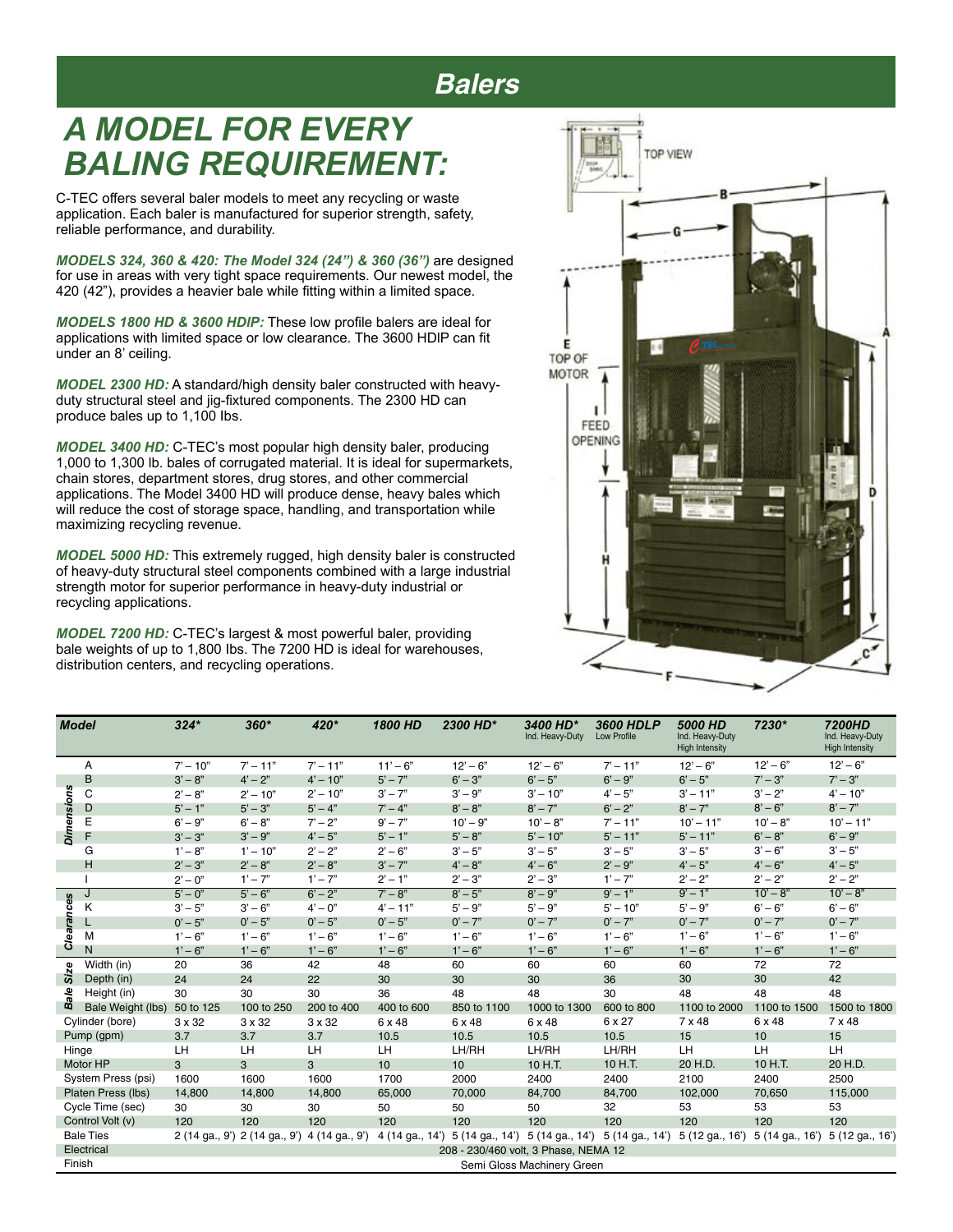### *THE BEST BALER IN THE BUSINESS*

*C-TEC is a recognized source of high-quality products manufactured for safety and long life. From our first 60" downstroke, high-density baler capable of producing bales of over 1,000 Ibs. to our current line of Hydraulic Balers, C-TEC represents years of developmental design, testing, and quality control.*

*When you order a C-TEC Baler for any type of recycling requirement, the benefits of our experience will be immediately apparent. Many advanced design features combine to make operation easy without sacrificing safety. Our balers can handle your toughest requirements with routine efficiency at a low maintenance cost for many, many years.*





#### *STANDARD FEATURES*

(TOTAL U.L. APPROVAL)

- Key-Operated ON/OFF Switch
- Soft Shift Shockless Hydraulic System
- Safety Interlocks on Baler Door & Safety Gate
- Motor Overload Protection
- Factory Wired for Easy Installation
- Factory Testing and Engineering Inspection
- Extended Warranty on any Major Components
- Comprehensive Maintenance and Safety Manual
- Installation Hardware and Accessories
- 24 hour 1-800 Customer Service Hotline
- Safety/Training Videotape Supplied with each Baler
- Starter Bundle of Baling Wire & Poker Bar

#### *OPTIONAL EXTRAS*

- Automatic Bale Sizer with Full Bale Light
- Outdoor Protective Finish
- Outdoor Rain Shields for Power & Electrical Controls
- Oil Heater for Outdoor Service
- Leaf-Type Ejection Chain with Double Chain Pins
- Wall Brackets for Bale Tie Storage
- 550 Volt Motor
- Side-Mounted Power Pack
- Automatic Ejection System
- Wire Tie Guides